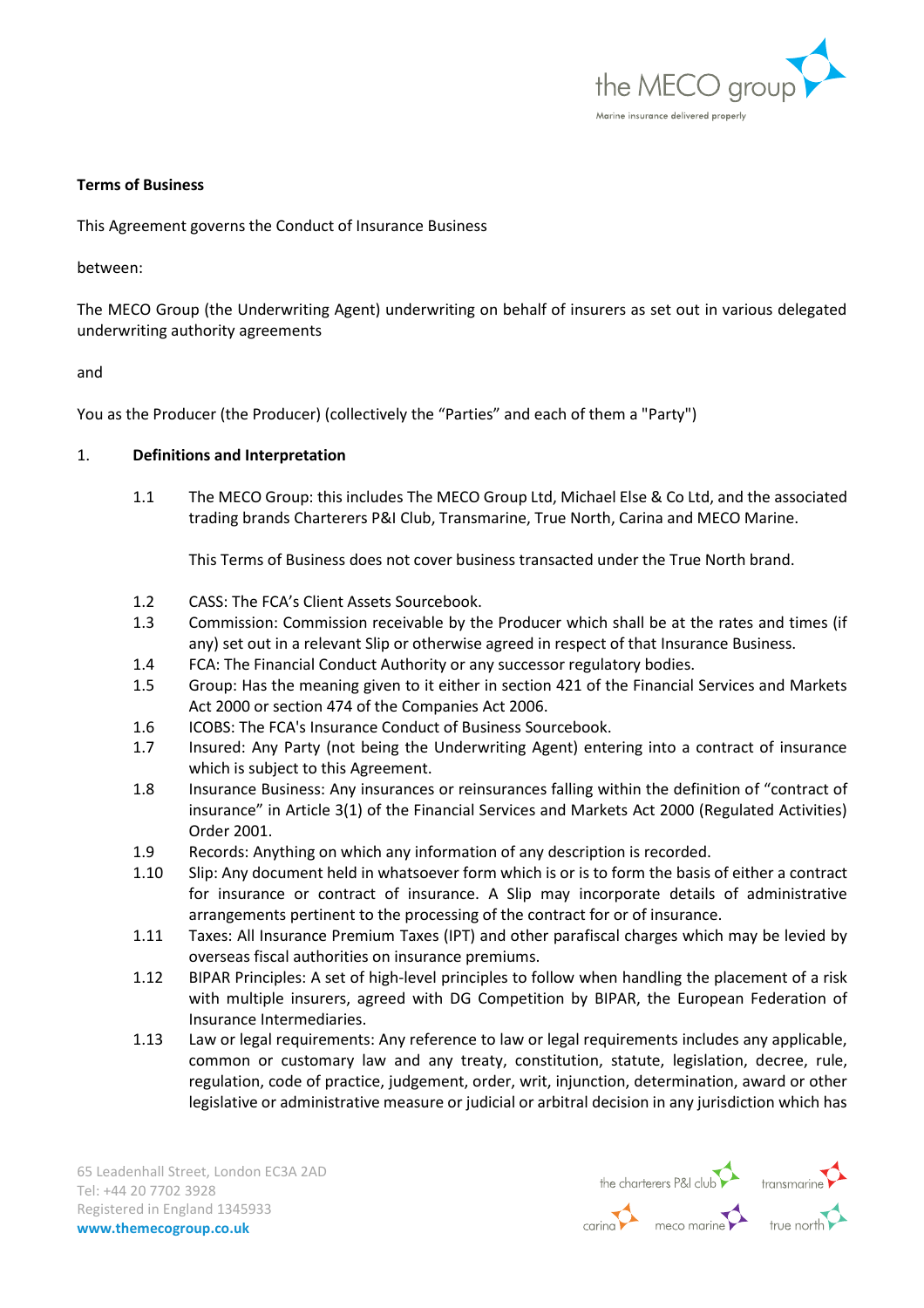MECO Group – Terms of Business Agreement Page 2 of 10

> the force of law or compliance with which is in accordance with the general practice of such jurisdiction.

- 1.14 Statutory provision: Reference to a statutory provision (including for the avoidance of doubt a reference to an FCA rule) includes a reference to the same as modified, re-enacted or both from time to time after the date of this Agreement and any subordinate legislation made under the same after the date of this Agreement.
- 1.15 Date of this Agreement: the date at which you receive this Agreement.

### 2. **Scope**

2.1 The purpose of this Agreement is solely to set out the rights and obligations of the Parties only in respect of the matters specifically addressed in the Agreement. To the extent that any matters relating to the relationship between the Parties are not expressly addressed in this Agreement, they remain unaffected and unaltered by this Agreement. This Agreement shall not override the terms of any underlying contract for or of Insurance Business or the terms of any Slip.

The Producer has been appointed by the client to act as its agent for the purposes of providing advisory and placement services in respect of the above described Business. The Underwriting Agent agrees to take instructions only from the Producer in respect of the work undertaken by it. For the avoidance of doubt the Producer is acting as agent of the client and the Underwriting Agent is acting as agent of the insurer.

The Underwriting Agent agrees not to contact the client except with the prior consent of the Producer. Any communications between the Underwriting Agent and the client will be copied to the Producer.

- 2.2 Except to the extent stated in sections 8.2 and 11.3 nothing in this Agreement shall be construed as creating a partnership or joint venture of any kind between the Parties or as appointing either Party as agent of the other Party for any purpose and neither Party shall have the authority to bind the other Party or to contract in its name for any purpose.
- 2.3 Subject to section 11 (which is to be given a free and unfettered interpretation) nothing in this Agreement overrides the Producer's duty to place the interests of its client before all other considerations nor shall this Agreement override any legal or regulatory requirements (whether obligatory or advisory) which may apply to the Producer, the Underwriting Agent, or the placing of any Insurance Business.
- 2.4 Subject to section 2.6 below, the Parties agree that the terms herein shall apply to the conduct of any Insurance Business on or after the date of the Agreement. The terms of this Agreement supersede the terms of any other terms of business already in place between the Parties for such Insurance Business.
- 2.5 Each proposal for Insurance Business, renewal of existing Insurance Business or continuation of cover in respect of any existing Insurance Business will be accepted or declined by the Underwriting Agent at its sole discretion. The Producer is under no obligation to offer any proposal for Insurance Business or renewal of any existing Insurance Business to the Underwriting Agent.
- 2.6 Prior to or at the time of placement of any Insurance Business (or as otherwise agreed separately in writing between the Parties), the Producer and the Underwriting Agent may agree provisions relating to the conduct of that Insurance Business. These provisions may include (but are not limited to) roles and responsibilities relating to administration of the Insurance Business and the handling of claims and processes by which amendments to the risk may be agreed, and so forth. This Agreement shall be subject to any provisions so agreed and does not seek to address such provisions.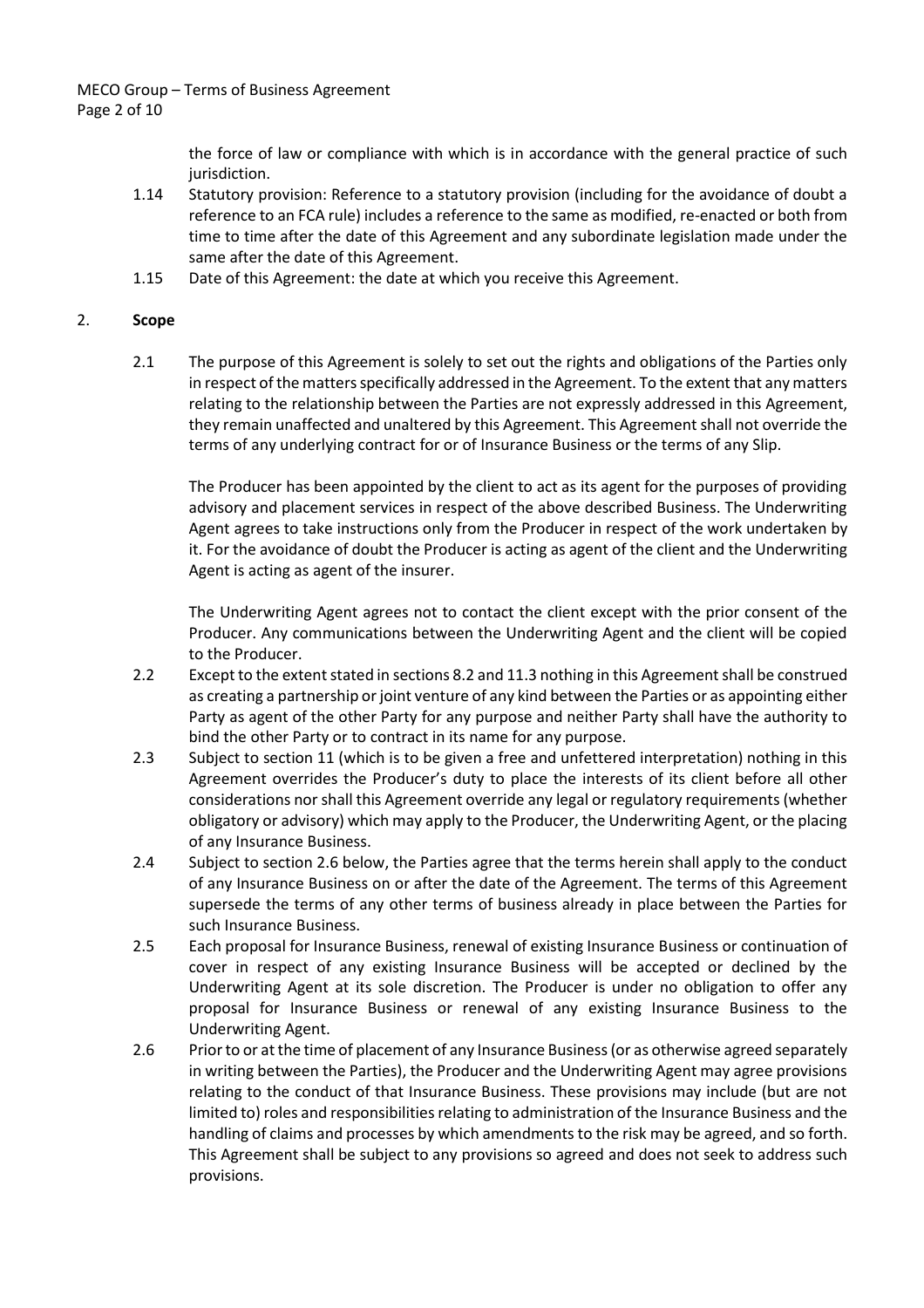MECO Group – Terms of Business Agreement Page 3 of 10

### **3. Regulatory Status**

- 3.1 The Producer warrants that it has the correct regulatory status in its Home State for the purposes of introducing Insurance Business to the Underwriting Agent. The Underwriting Agent warrants that it is authorised by the FCA to conduct Insurance Business.
- 3.2 The Producer shall inform the Underwriting Agent immediately in writing in accordance with section 25 if at any time during the period of this Agreement:
	- 3.2.1 The FCA (or other regulatory body) suspends or withdraws the Producer's authorization or registration; or
	- 3.3.2 The Producer otherwise ceases in any way to be authorised by the FCA (or other regulatory body) to undertake any activities in relation to any Insurance Business subject to this Agreement; or
	- 3.2.3 The Producer becomes insolvent.
- 3.3 The Underwriting Agent shall inform the Producer immediately if:
	- 3.3.1 The FCA suspends or withdraws the Underwriting Agent's authorisation; or
	- 3.3.2 The Underwriting Agent otherwise ceases to be authorised by the FCA to undertake any activities in relation to any Insurance Business subject to this Agreement; or
	- 3.3.3 The Underwriting Agent becomes insolvent.

### **4. Authority**

- 4.1 This Agreement sets out the basis on which the Underwriting Agent will accept Insurance Business from the Producer.
- 4.2 Nothing in this Agreement shall grant the Producer authority to accept, amend, or vary Insurance Business, settle, negotiate or compromise claims, alter any Agreement or policy, make any financial promotion on the Underwriting Agent's behalf without the Underwriting Agent's prior written consent, and/or commit the Underwriting Agent in any way.

# **5. Obligations**

- 5.1 The Underwriting Agent agrees:
	- 5.1.1 That the Producer will be kept informed of the progress of the work carried out by the Underwriting Agent;
	- 5.1.2 It will not confirm the order until a written instruction is received from the Producer on behalf of the client to commence cover;
	- 5.1.3 To follow the instructions of the Producer as are necessary for the Producer to comply with the relevant rules of the Home State regulator;
	- 5.1.4 That it is not responsible for ensuring the adequacy or amount of cover that the Producer has requested;
	- 5.1.5 Not to process mid-term variations to the contract or policy wording until written instructions are received from the Producer;
	- 5.1.6 To provide in a timely fashion information reasonably requested by the Producer in relation to the renewal of any existing insurance policy on behalf of the client;
	- 5.1.7 To provide evidence of cover within 30 days of inception of the policy, or on receipt of the firm order, whichever is the later;
	- 5.1.8 To comply with the FCA Rules; and
	- 5.1.9 To exercise the standards of skill and care reasonably expected from an Underwriting Agent of the Underwriting Agent's expertise and to observe the duty of utmost good faith in all its dealings.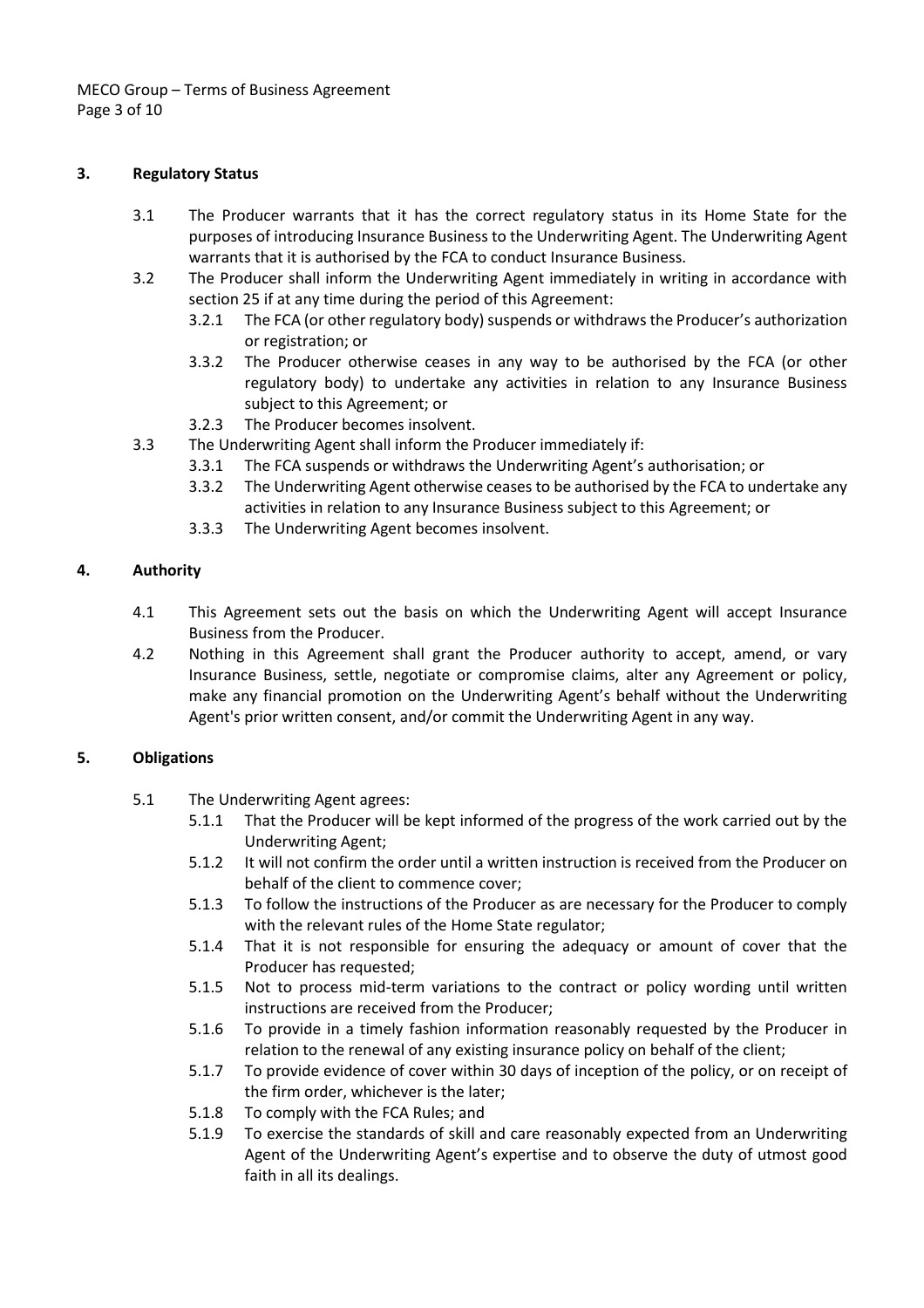MECO Group – Terms of Business Agreement Page 4 of 10

## 5.2 The Producer agrees:

- 5.2.1 To comply with the Rules applied by its Home State regulator;
- 5.2.2 To use its reasonable endeavours to obtain all facts and circumstances from its client which would or may considered to be material to the decision whether to underwrite the client's risk or to continue to do so on any given terms;
- 5.2.3 To ensure that all facts and circumstances are accurately and completely disclosed by the client to the Producer and by the Producer to the Underwriting Agent;
- 5.2.4 That it will use its best endeavours to ensure that the adequacy or amount of cover is suitable for its client's insurance requirements;
- 5.2.5 To use its reasonable endeavours to ensure that all changes in the facts or circumstances relating to the client obtained at the time of any relevant proposal are promptly, fully and accurately disclosed by the client to the Producer and by the Producer to the Underwriting Agent;
- 5.2.6 That it will only confirm the terms of the insurance cover to the client after having received written confirmation from the Underwriting Agent that such insurance is in force;
- 5.2.7 That the renewal of the client's Business shall be the Producer's responsibility who will liaise with the Underwriting Agent to allow for the proper and timely interchange of information and the subsequent consideration of renewal terms; and
- 5.2.8 That all information from the client in relation to the insurance contract is passed to the Underwriting Agent on a timely basis.

## **6. Remuneration**

- 6.1 Commission shall be agreed between the Parties and shall be set out in the relevant Slip or as otherwise agreed.
- 6.2 The Producer may deduct the Commission upon receipt of the premium.
- 6.3 Where premium is payable in more than one instalment, the Producer will only deduct the proportion of Commission that the instalment premium bears to the premium (as a whole), unless otherwise agreed on a risk-by-risk basis between the Parties.

# **7. Premiums and Claims**

- 7.1 The Producer shall hold such monies as the agent of the client. The Producer has no authority under this Agreement to permit any third-party, sub-agent, or Appointed Representative (as defined in the FCA's Handbook) to receive, hold, or pay any money on behalf of the Underwriting Agent, without the Underwriting Agent's consent. For the benefit of clarity, the Underwriting Agent and/or insurers do not grant risk transfer to the Producer.
- 7.2 Provided the Producer shall itself have received the premium (including Taxes) or part thereof, the Producer shall pay such premium (net of Commission, but including Taxes) or part thereof to the underwriting agent within the time permitted for the Insured to pay such premium in accordance with the terms of trade incorporated in the relevant Slip or otherwise as agreed between the Underwriting Agent and the Insured. In the event the Producer receives the premium after the time permitted for the Insured to pay the premium and provided the relevant contract of insurance has not been validly cancelled, the Producer shall pay that premium (net of Commission but including Taxes) to the Underwriting Agent as soon as reasonably possible.
- 7.3 Pending payment to the Underwriting Agent, a third party or the Producer's client (as the case may be), the Producer shall hold client and insurer monies separated from its own monies and, where relevant in accordance with the FCA's CASS (or other regulatory body) rules. The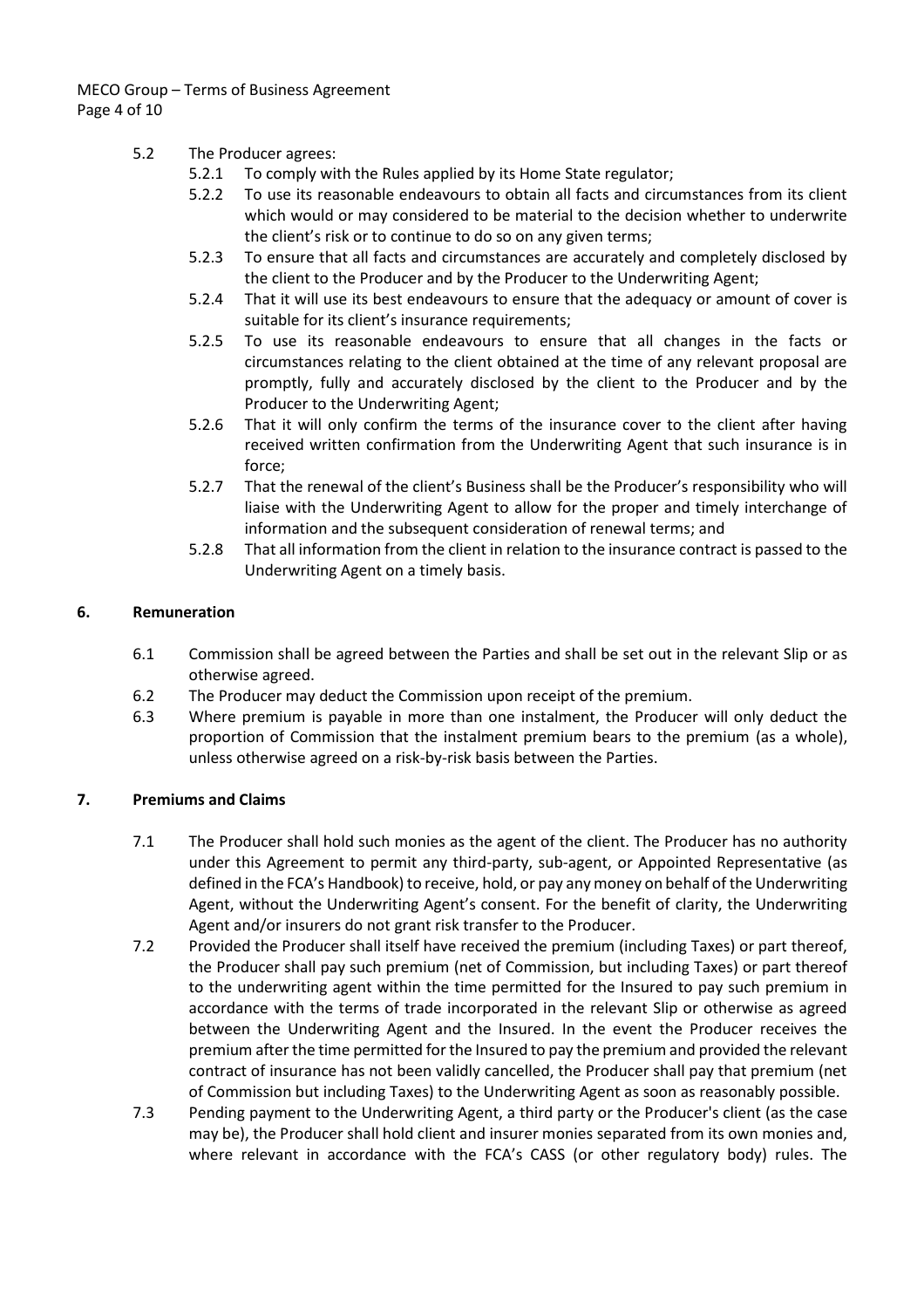MECO Group – Terms of Business Agreement Page 5 of 10

> Underwriting Agent further agrees that any interest earned on the said account shall accrue to the Producer.

- 7.4 In the event of the cancellation or avoidance of a contract of insurance, where the Underwriting Agent is obliged by law, regulation or the terms of the contract of insurance to repay gross premiums in respect of such contract of insurance, the Producer agrees to repay the relevant Commission (which shall not, for the purpose, of this section include fees paid by the Insured). Such repayment shall, in the case of cancellation, be only in respect of Commission received by the Producer which is attributable to that part of the premium repaid. Unless otherwise obliged to by law, regulation or terms of the contract of insurance, the Underwriting Agent shall refund premiums net of Commission.
- 7.5 The Underwriting Agent warrants that all insurance monies are held in an account separated from its own monies and in accordance with the FCA's CASS rules.

### **8. Taxes**

- 8.1 Except where required by law or regulatory authority or by the terms of this Agreement, the Parties agree that the Producer will not be expected to act as guarantor to the Underwriting Agent in respect of the payment of any Taxes relating to any Insurance Business. Where it is market practice that the Producer administratively arranges payment of Taxes, that practice shall continue.
- 8.2 Where the Producer processes and pays Taxes on behalf of the Underwriting Agent related to premium in respect of any Insurance Business, the Producer will hold such monies in accordance with section 7.3 above for the Underwriting Agent and account to the Underwriting Agent for amounts received by the Producer in respect of such liability for Tax which the Underwriting Agent may have in respect of that Insurance Business.
- 8.3 The Underwriting Agent is not liable to pay any local duties, fees and taxes on either the Producing Broker's behalf, or on behalf of the Insured. Furthermore, has no responsibility or liability for any loss suffered by the Producer or the Insured as a result of, any failure to pay duties, fees, and/or taxes.

### **9. Compliance**

- 9.1 Each Party will comply with their respective legal, licensing and regulatory requirements applicable to the production, placing, claims handling and premium and claims accounting of any Insurance Business which the Producer places with the Underwriting Agent under this Agreement.
- 9.2 The Parties will pay due regard to the Contract Certainty Code of Practice published by the London Market Group (or successor body) in issue at the time of placing the Insurance Business.
- 9.3 The Producer will forward promptly notices of Insureds' rights to cancel Insurance Business in all instances where such notices are required by Chapter 7 of ICOBS and in accordance with those rules, if applicable.
- 9.4 Each Party will pay due regard to the BIPAR Principles (if applicable).
- 9.5 Each Party shall pay due regard to, and co-operate in respect of the observance of, any applicable international economic, financial or trade sanctions legislation which bind the relevant customer, the Producer or the Underwriting Agent.
- 9.6 Neither party shall be involved in the offering, promising or giving of any financial or other advantage to any person in breach of any law against bribery (including without prejudice to the generality of the foregoing the Bribery Act 2010). The Parties shall insofar as required to do so, and whether or not either party is an associated person of the other for the purposes of the Bribery Act 2010, maintain on an ongoing basis its own anti-corruption/bribery policies and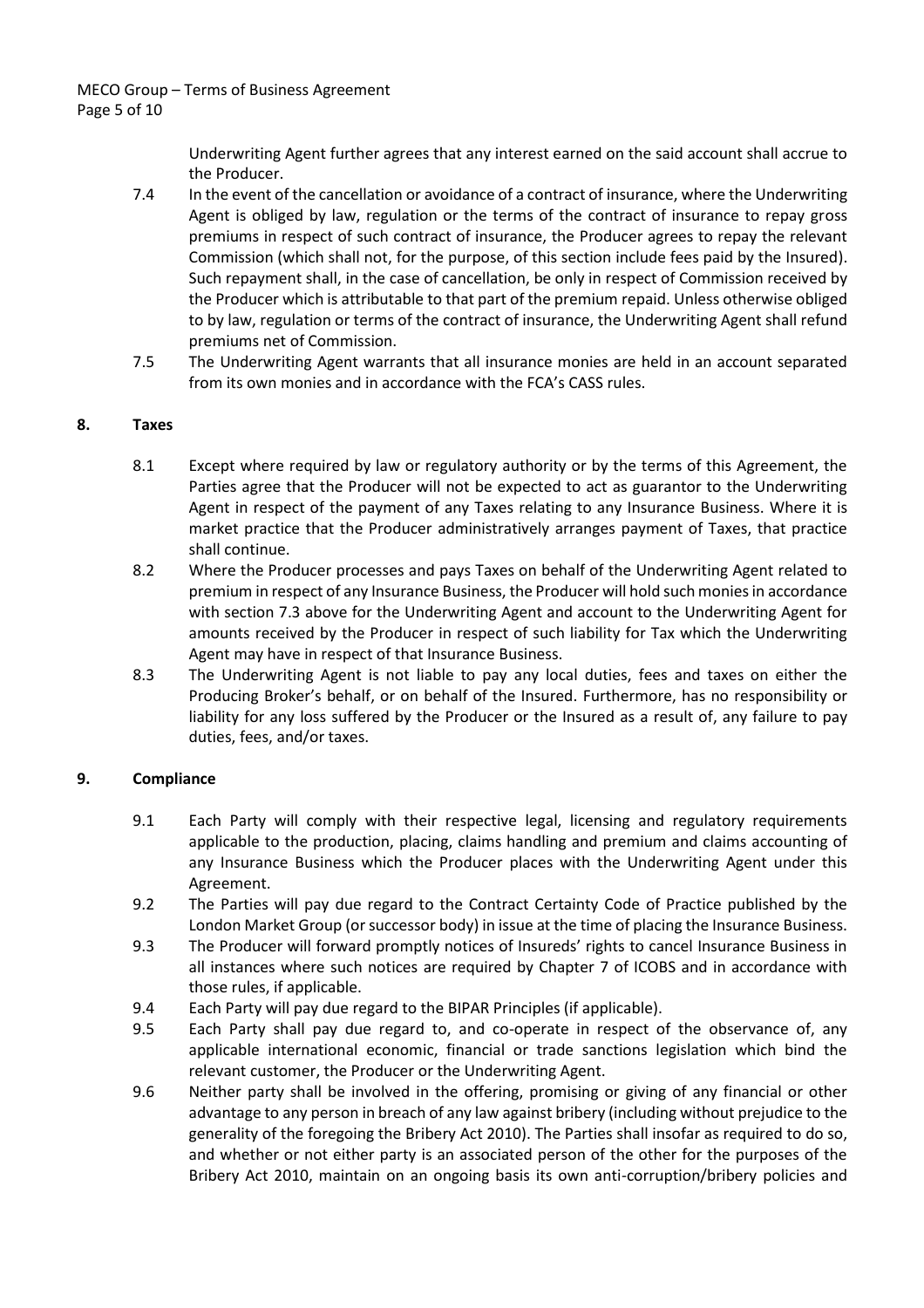MECO Group – Terms of Business Agreement Page 6 of 10

> procedures, including but not limited to adequate procedures under the Bribery Act 2010, to prevent corruption/bribery offences and will enforce them where applicable.

9.7 Each Party shall notify the other immediately in writing in the event of a change in control which results in the transfer of 50% or more of the direct or indirect beneficial ownership of the share capital, stock or other participating interest carrying the right to vote or to distribution of profits of that entity or person, as the case may be.

### **10. Data Protection**

- 10.1 The Parties acknowledge and agree that where a Party processes Personal Data under or in connection with this Agreement it alone determines the purposes and means of such processing as a Controller.
- 10.2 In respect of the Personal Data a Party processes under or in connection with this Agreement, the Party:
	- 10.2.1 Shall comply at all times with its obligations under the Data Protection Law;
	- 10.2.2 Shall notify the other Party without undue delay after, and in any event within 24 hours of, becoming aware of a Personal Data Breach; and
	- 10.2.3 Shall assist and co-operate fully with the other Party to enable the other Party to comply with their obligations under Data Protection Law, including but not limited to in respect of keeping Personal Data secure, dealing with Personal Data Breaches, complying with the rights of Data Subjects and carrying out data protection impact assessments.
- 10.3 The Parties shall work together to ensure that each of them is able to process the Personal Data it processes under or in connection with this Agreement for the purposes contemplated by this Agreement lawfully, fairly and in a transparent manner and in compliance with the Data Protection Law. This shall include but not be limited to entering into such other written agreements as may be required from time to time to enable each Party to comply with the Data Protection Law.
- 10.4 For the purposes of this clause 10:

**Controller** means the person which, alone or jointly with others, determines the purposes and means of the processing of Personal Data;

**Data Protection Law** means all applicable statutes and regulations in any jurisdiction pertaining to the processing of Personal Data, including but not limited to the privacy and security of Personal Data;

**Data Subject** means the identified or identifiable natural living person to whom the Personal Data relates

**Personal Data** means any information relating to the Data Subject; and

**Personal Data Breach** means a breach of security leading to the accidental or unlawful destruction, loss, alteration, unauthorised disclosure of, or access to, Personal Data transmitted, stored or otherwise processed.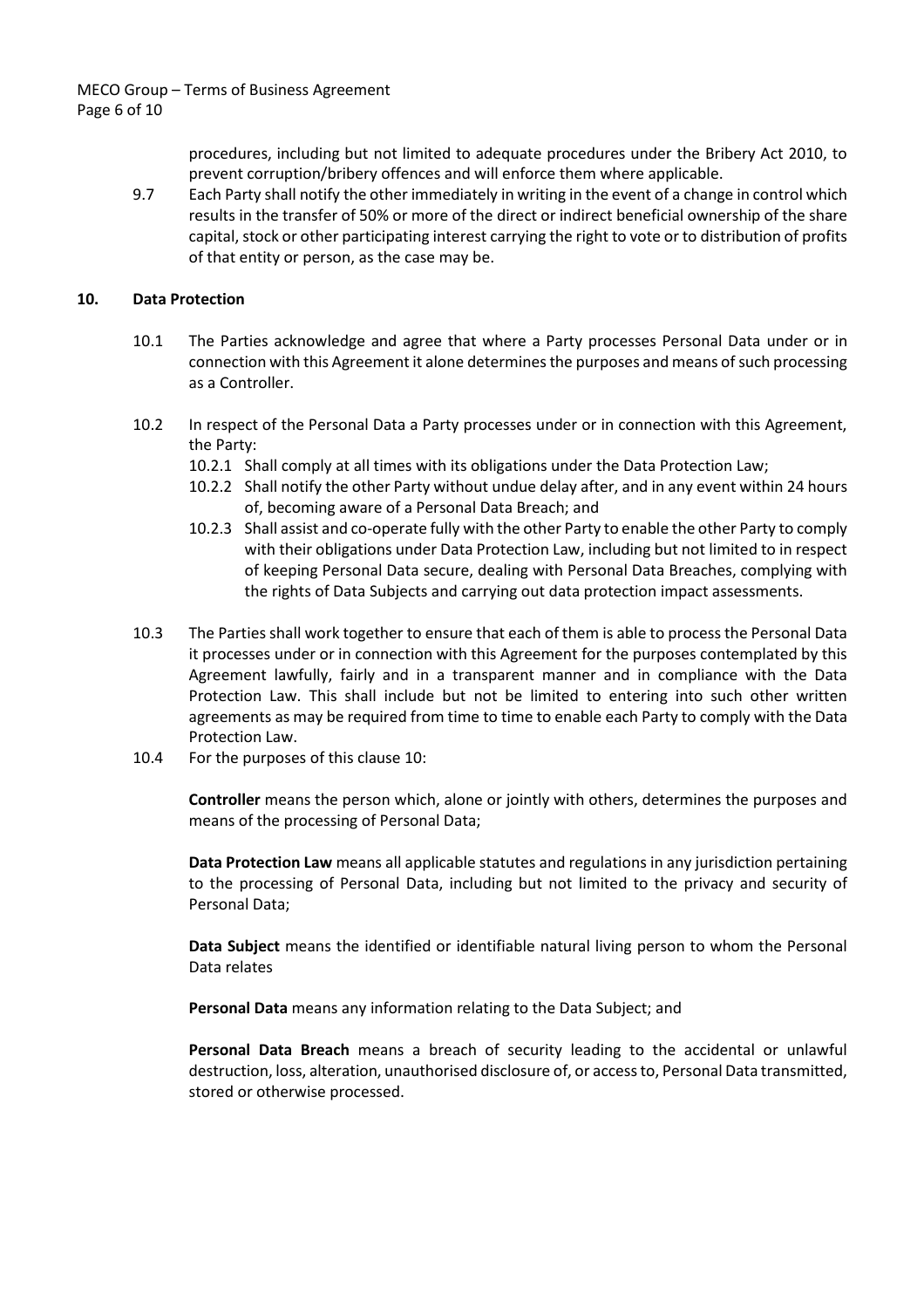MECO Group – Terms of Business Agreement Page 7 of 10

### **11. Access to Records**

- 11.1 The Producer will retain all of the Records created or held by it and all Records received by the Producer for the purposes of the introduction, arranging, concluding, administration or performance of the Insurance Business for a minimum of six years and in any event the minimum periods required by law or any regulatory body with jurisdiction over the Producer, the Underwriting Agent or the Insurance Business.
- 11.2 The Producer agrees to allow the Underwriting Agent, on reasonable notice, to inspect and to take copies of the following:
	- 11.2.1 The accounting records pertinent to any Insurance Business including information relating to the receipt and payment of premiums and claims and documentation such as any insurance contract or Slip endorsements, addenda or bordereaux in the possession of the Producer relating to the Insurance Business; and
	- 11.2.2 Documents as may be in the possession of the Producer which were disclosed to the Underwriting Agent by the Producer in respect of any Insurance Business including, but not limited to, documentation relating to the proposal for the Insurance Business, the placing thereof (including endorsements and reinstatements) and any claims thereunder.
- 11.3 In the event that the Underwriting Agent requests the Producer to carry out any functions or duties on its behalf, such as the appointment of loss adjusters, lawyers or others, or the Producer otherwise acts as an intermediary between the Underwriting Agent and its representatives or agents:
	- 11.3.1 The Producer accepts the Underwriting Agent's appointment or instructions on the basis that the information received by it in respect of a claim made upon any Insurance Business is disclosable to the Producer's client.
	- 11.3.2 All documentation and records created or received by the Producer in the performance of such functions or duties shall be and remain the property of the Underwriting Agent, other than documents over which the Producer has a proprietary commercial interest.
	- 11.3.3 The Producer will take reasonable steps to retain, maintain and safeguard any of the Underwriting Agent's documents in the Producer's possession in accordance with any regulatory requirements which apply to the Underwriting Agent and of which the Producer has notice.

### **12. Audit of books and records**

- 12.1 The Underwriting Agent shall be entitled to audit the Producer in connection with its obligations under this Agreement provided reasonable notice is given to the Producer. The Producer will not unreasonably withhold access to its offices.
- 12.2 The Producer will co-operate fully with any such audit supplying such documentation and information which the Underwriting Agent deems reasonable. Any reasonable request by the Underwriting Agent for copies of such documentation, information, records and data relating to the Producer's duties, obligations and compliance with this Agreement shall be made available in a timely manner.

# **13. Confidentiality**

13.1 Each of the Parties will treat information received from the other relating to this Agreement and to the Insurance Business as confidential and will not disclose it to any other person not entitled to receive such information except as may be necessary to fulfil their respective obligations in the conduct of the Insurance Business and except as may be required by law or regulatory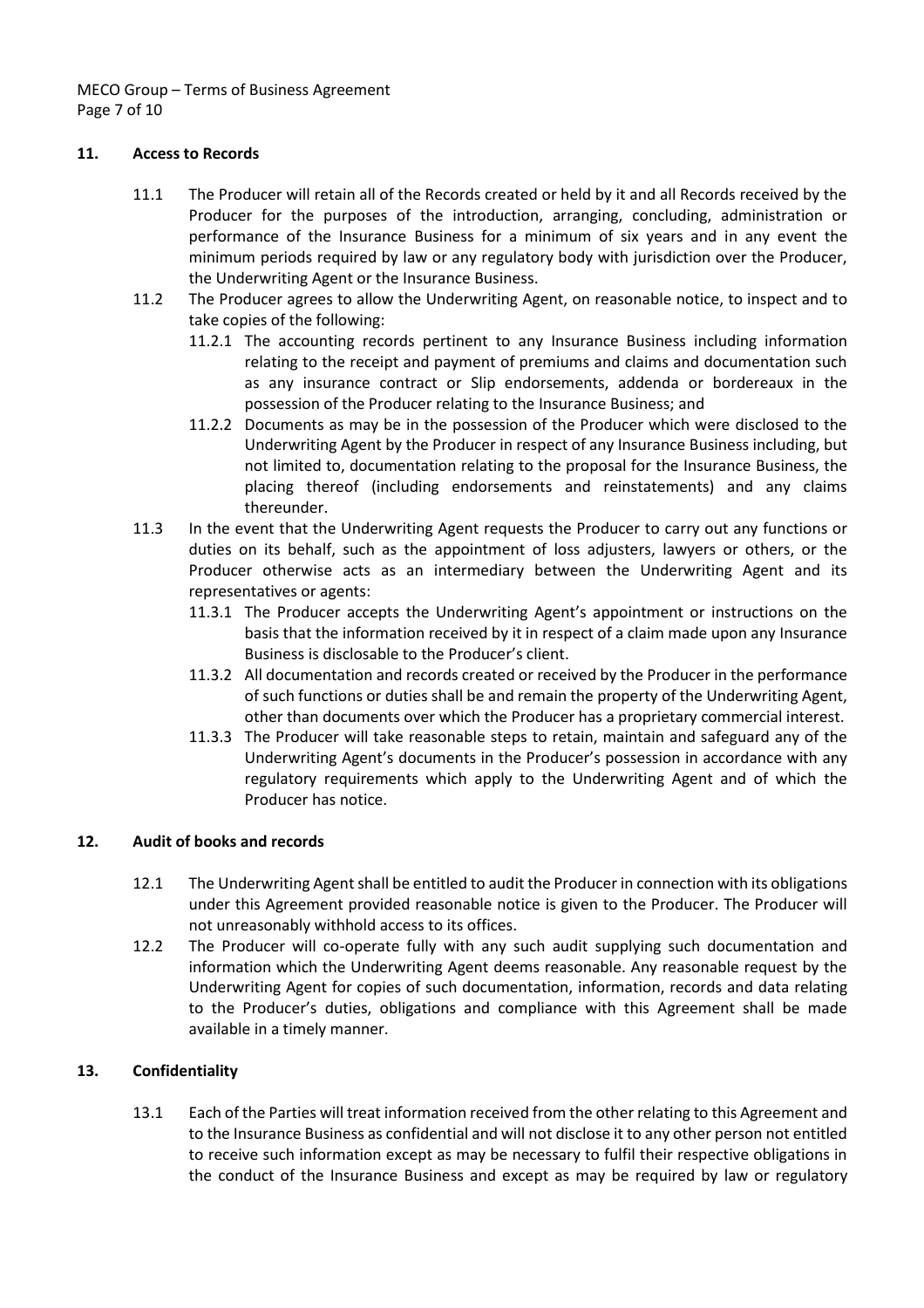authority. For the avoidance of doubt each party shall be entitled to disclose such information where necessary to its insurers or reinsurers, actuaries, auditors, professional agents and advisers and other Group companies.

13.2 This section will not apply to information which was rightfully in the possession of such party prior to this Agreement, which is already public knowledge or becomes so at a future date (otherwise than as a result of a breach of this section) or which is trivial or obvious.

## **14. Termination**

- 14.1 This Agreement shall terminate:
	- 14.1.1 At any time by either Party giving written notice of termination to the other; or immediately, without notice, should either Party become the subject of voluntary or involuntary rehabilitation or liquidation proceedings (save for the purposes of amalgamation or solvent re-organisation) or become the subject of an action in bankruptcy or make or propose any composition with its creditors or otherwise acknowledge its insolvency; or
	- 14.1.2 Immediately, without notice, should You have any authority or permission granted to it by the Relevant Regulator withdrawn or altered in such a manner as materially to affect in any way Your ability to introduce, arrange, conclude, administer, perform or otherwise be involved with any Insurance Business which is carried out between the Parties under this agreement; or
	- 14.1.3 Immediately if either Party breaches the terms of this agreement and, upon notification, fails to rectify the breach within a reasonable timeframe.
- 14.2 Following termination:
	- 14.2.1 The Parties shall agree the procedure for administrating the Insurance Business current at the time of termination;
	- 14.2.2 You will make all reasonable efforts to provide Us with contact details of any Insured or other party who has contracted in the conduct of Insurance Business.
	- 14.2.3 Where permissible, the Parties will remain liable to perform their obligations in accordance with the terms of this Agreement in respect of all Insurance Business subject to this Agreement until all Insurance Business has expired or has otherwise terminated.

### **15. Complaints**

Each Party will notify the other in accordance with the rules of the FCA (or other regulatory body) of any complaint concerning the other Party relating to Insurance Business subject to this Agreement.

### **16. Professional Indemnity Insurance**

- 16.1 Each Party will each have and maintain, at its own cost, Professional Indemnity insurance in relation to their activities associated with transacting insurance business with the Underwriting Agent. For regulated entities this should be the minimum level as prescribed by the Party's Home State regulator.
- 16.2 The Producer agrees to supply details of its Professional Indemnity insurance cover to the Underwriting Agent on an annual basis or as requested by the Underwriting Agent.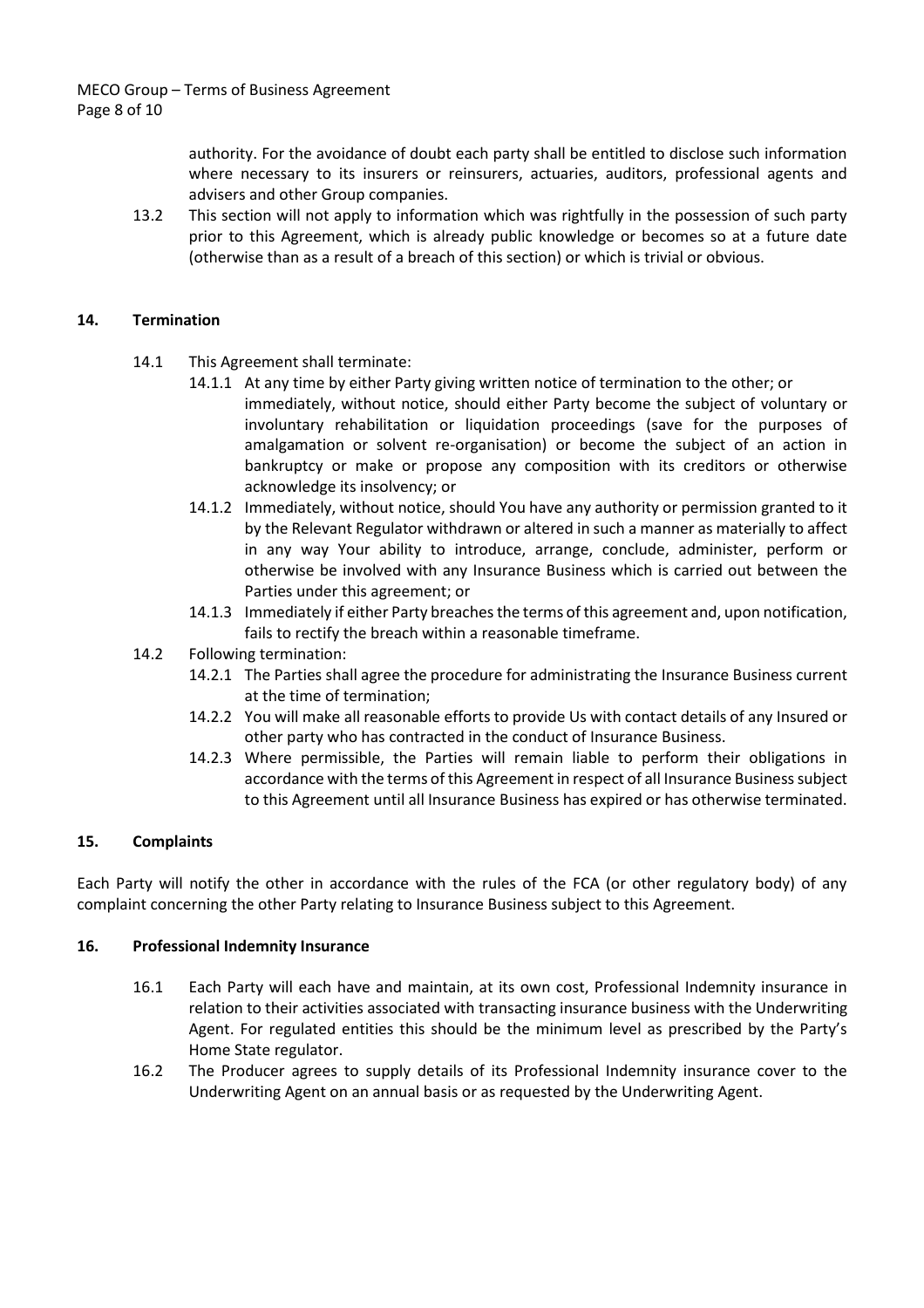MECO Group – Terms of Business Agreement Page 9 of 10

# **17. Protection of Reputation**

Each Party agrees it will not, without the written authority of the other Party, make use of the other Party's corporate or trading names or logos and trademarks.

## **18. Conflicts of Interest**

The Parties will adopt and/or maintain procedures to ensure that each has in place arrangements for the identification and management of any conflicts of interest that may arise in relation to any Insurance Business.

## **19. Disclosure**

The Producer will comply with relevant regulatory, fiduciary and legal requirements regarding disclosure of all forms of remuneration from any arrangements it may have for remuneration in connection with Insurance Business.

## **20. Rights of Third Parties**

A person who is not a Party to this Agreement has no right under the Contracts (Rights of Third Parties) Act 1999 to enforce any term of this Agreement. This section shall not affect any right or remedy of a third party which exists or is available apart from that Act.

### **21. Dispute Resolution**

- 21.1 The Parties to this Agreement are committed to resolving all disputes arising under it (and whether such dispute arises before or after termination of this Agreement) without the need for litigation and to allow as far as possible for commercial relationships to remain unaffected by disputes and therefore the Parties:
	- 21.1.1 Will attempt in good faith to resolve any dispute or claim promptly through negotiations between respective senior executives of the Parties who have authority to settle the same;
	- 21.1.2 Will attempt in good faith, if the matter is not resolved through negotiation within three months of the dispute arising, to resolve the dispute or claim through mediation with the assistance of a mediator agreed between the Parties or as recommended to the Parties by the Centre for Dispute Resolution or such similar organisation as the Parties may agree;
	- 21.1.3 If the matter has not been resolved by mediation within six months of the dispute arising, or if either Party will not participate in a mediation procedure, the Parties will refer the dispute in accordance with the Jurisdiction and Choice of Law Clause below.
- 21.2 Notwithstanding the above, either Party may seek the immediate protection or assistance of the High Court of England and Wales if appropriate.

## **22. Jurisdiction and Choice of Law**

This Agreement shall be construed according to English Law and any disputes arising under it shall, subject to the provisions of section 20 above, be determined in the Law Courts of England and Wales.